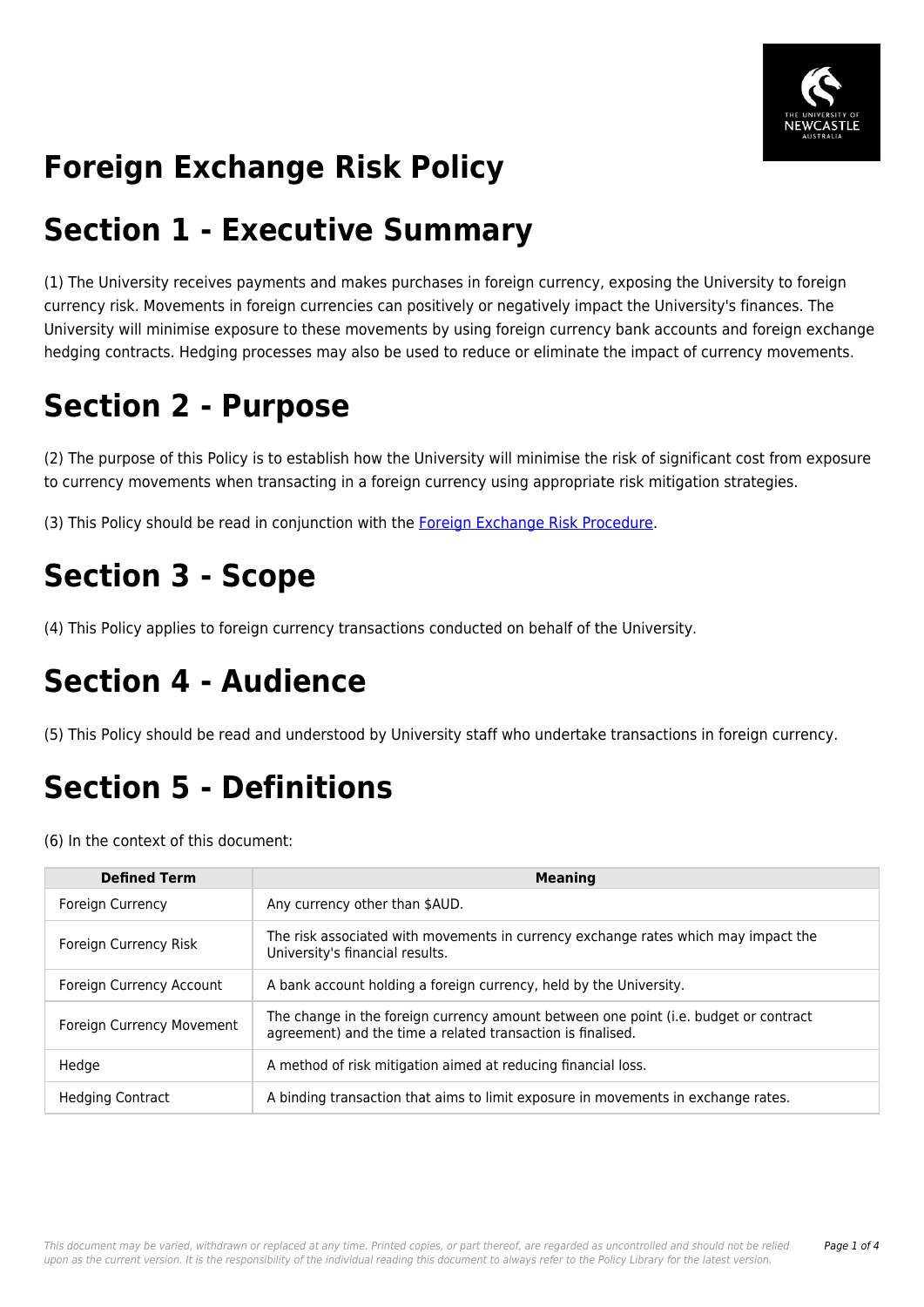## **Section 6 - Foreign Exchange Transaction Exposure**

(7) The primary sources of foreign exchange exposures are:

- a. foreign currency income associated with research grants, student tuition fees, and philanthropic grants;
- b. foreign currency expenditure associated with research grants;
- c. general capital and operational expenditure denominated in foreign currency; and
- d. expenditure associated with subscriptions and publications of the University library.

### **Management of the Risk**

(8) To reduce foreign exchange exposure the University will seek to have contracts agreed to in Australian dollars.

(9) Where it is not practical to have contracts agreed to in Australian dollars, foreign currency risks will be managed through:

- a. currency accounts; or
- b. derivatives.

(10) Financial Services are responsible for managing the net foreign currency exposures using the guidelines prescribed in the [Foreign Exchange Risk Procedure.](https://policies.newcastle.edu.au/document/view-current.php?id=324) All other business units are prohibited from entering into hedging contracts.

#### **Currency Accounts**

(11) Where a foreign currency account is held by the University, foreign currency amounts will be received or paid from these accounts.

(12) Where the required foreign currency amount exceeds the currency held, the University may purchase additional amounts of currency as soon as practicable, once the required amount is known, to provide budget certainty for the University.

#### **Derivatives**

(13) The University may hedge against a foreign currency exposure using forward exchange contracts. Forward exchange contracts shall only be entered into in accordance with the Delegations of Authority and the [Foreign](https://policies.newcastle.edu.au/document/view-current.php?id=324) [Exchange Risk procedure.](https://policies.newcastle.edu.au/document/view-current.php?id=324) The University will not undertake activities to speculate on foreign currency movements.

(14) All foreign currency hedging transactions must occur with one of the major Australian banks.

(15) The total value of foreign currency hedging contract transactions will not exceed the limits applied by Council. All derivative transactions must be approved as required by Section 16 of the Finance Committee Charter, Chancellor's Committee Charter and Delegations of Authority. Where the circumstances warrant, based on risk and magnitude, advice from relevant expert advisors will be obtained by management.

(16) All hedging transactions are to be reported to Finance Committee by the Chief Financial Officer within the Financial Services Report.

### **Procedures and Control**

(17) The [Foreign Exchange Risk Procedure](https://policies.newcastle.edu.au/document/view-current.php?id=324) outlines the approval process required for foreign currency transactions, hedge transactions and the management of foreign currency accounts.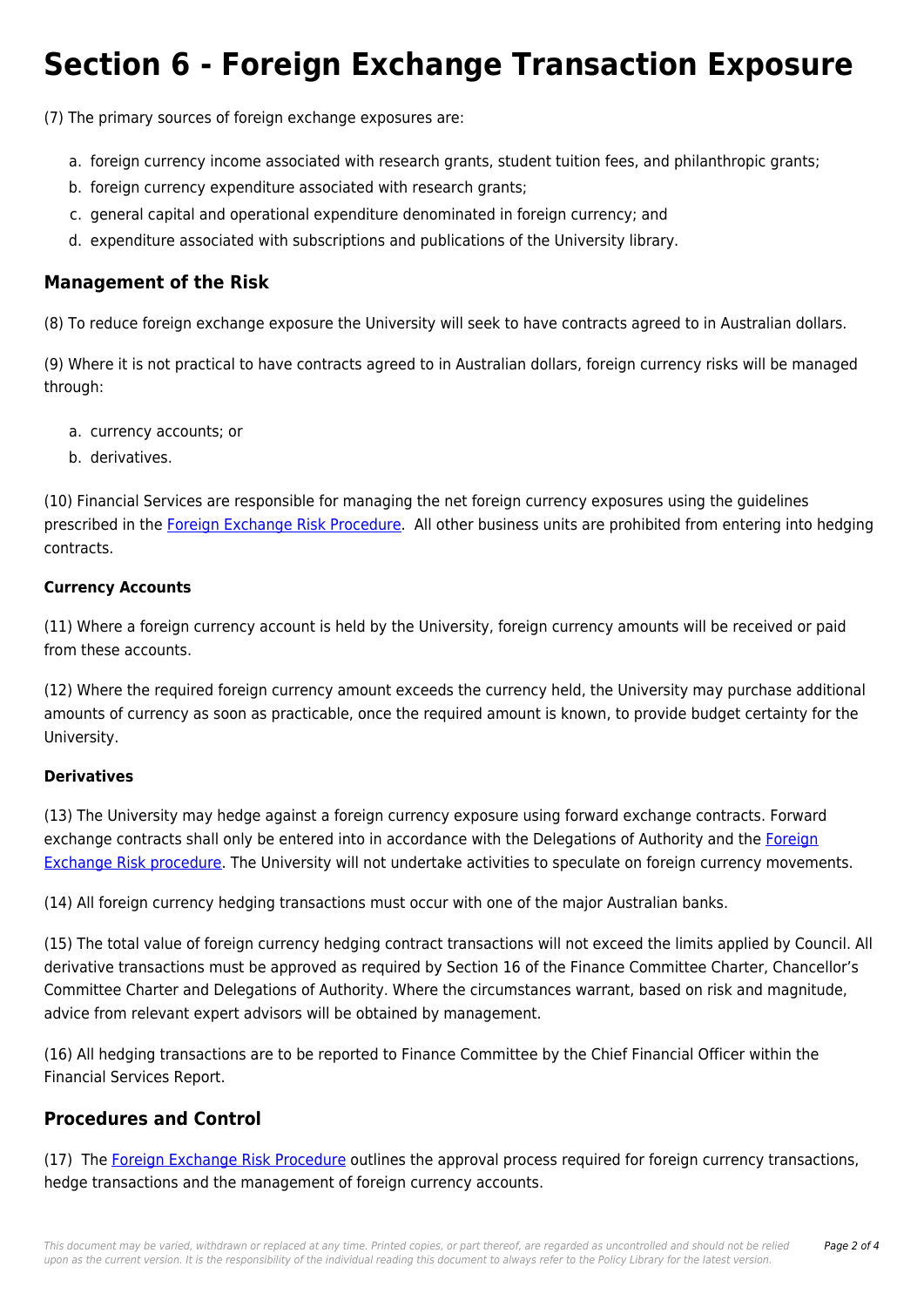# **Section 7 - Related Documents**

(18) Australian Accounting Standard (AASB) 139 Financial Instruments: Recognition and Measurement

(19) [Foreign Exchange Risk Procedure](https://policies.newcastle.edu.au/document/view-current.php?id=324)